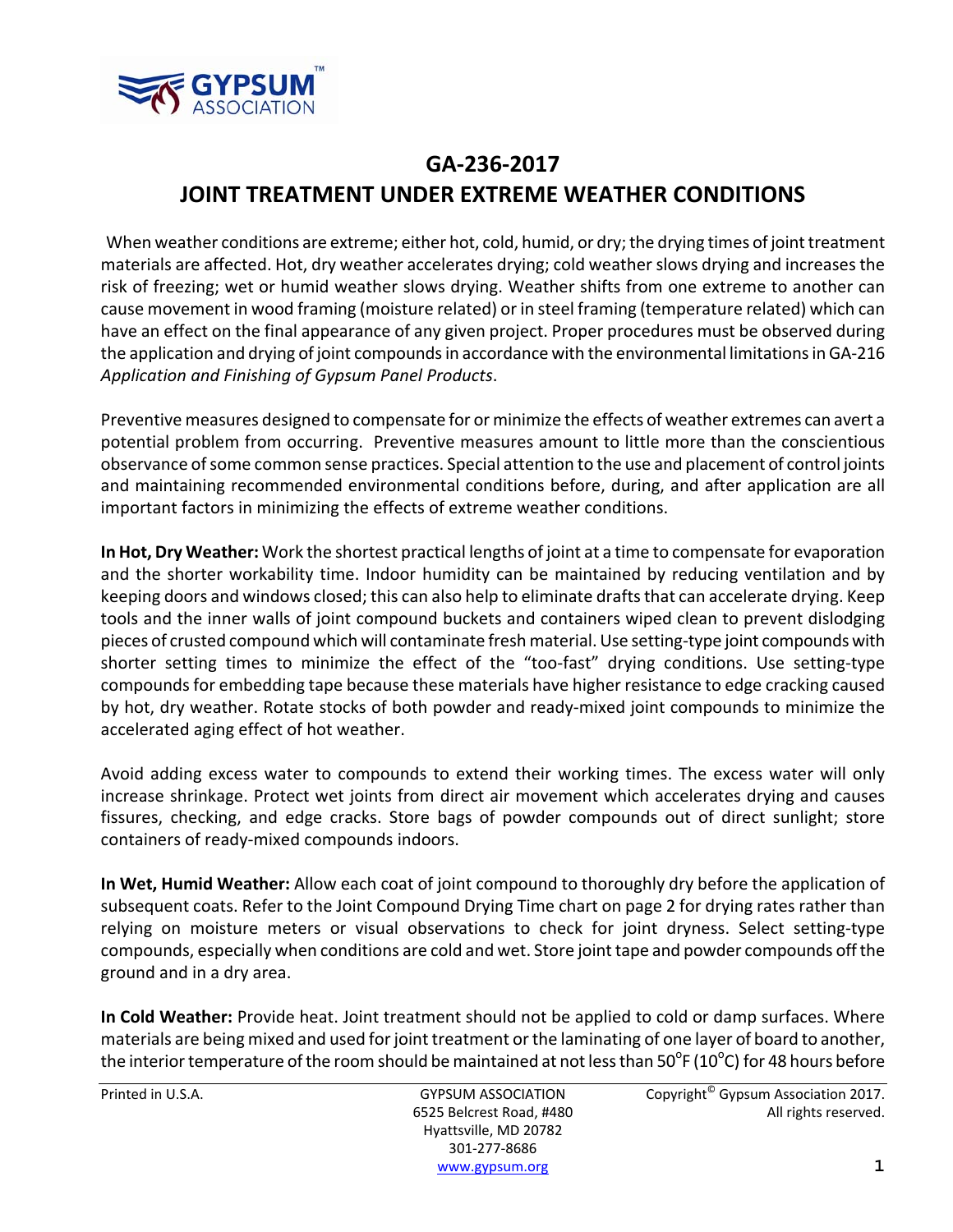## **GA‐236‐2017 JOINT TREATMENT UNDER EXTREME WEATHER CONDITIONS**

and continuously until applied materials are thoroughly dry. When a temporary heat source is used, the temperature should not exceed 95°F (35°C) any given room or area. Heaters should not be allowed to blow directly on wall surfaces. Excessive localized heating can cause joint compound to dry too rapidly resulting in cracking and localized delamination. Provide sufficient ventilation to ensure normal drying conditions. Certain temporary heaters introduce large amounts of water vapor into the air causing high humidity conditions, if not properly ventilated.

Protect ready mixed joint compounds against freezing in storage. Use setting‐type compounds to avoid many cold weather related problems.

The chart and table below show how relative humidity and temperature effect drying time for each coat of joint compound at a 1/16 inch (1.6 mm) thickness.



Joint Compound Drying Time As a function of temperature at specific relative humidity

**POOR** Red shaded areas represent environmental conditions that should be avoided. Significantly longer drying times over 3 days, also known as poor or slow drying conditions exist. Such unfavorable temperature and humidity conditions can lead to finishing problems.

Hyattsville, MD 20782 301‐277‐8686 **2** www.gypsum.org

Printed in U.S.A. **Example 2017** GYPSUM ASSOCIATION Copyright<sup>©</sup> Gypsum Association 2017. 6525 Belcrest Road, #480 All rights reserved.